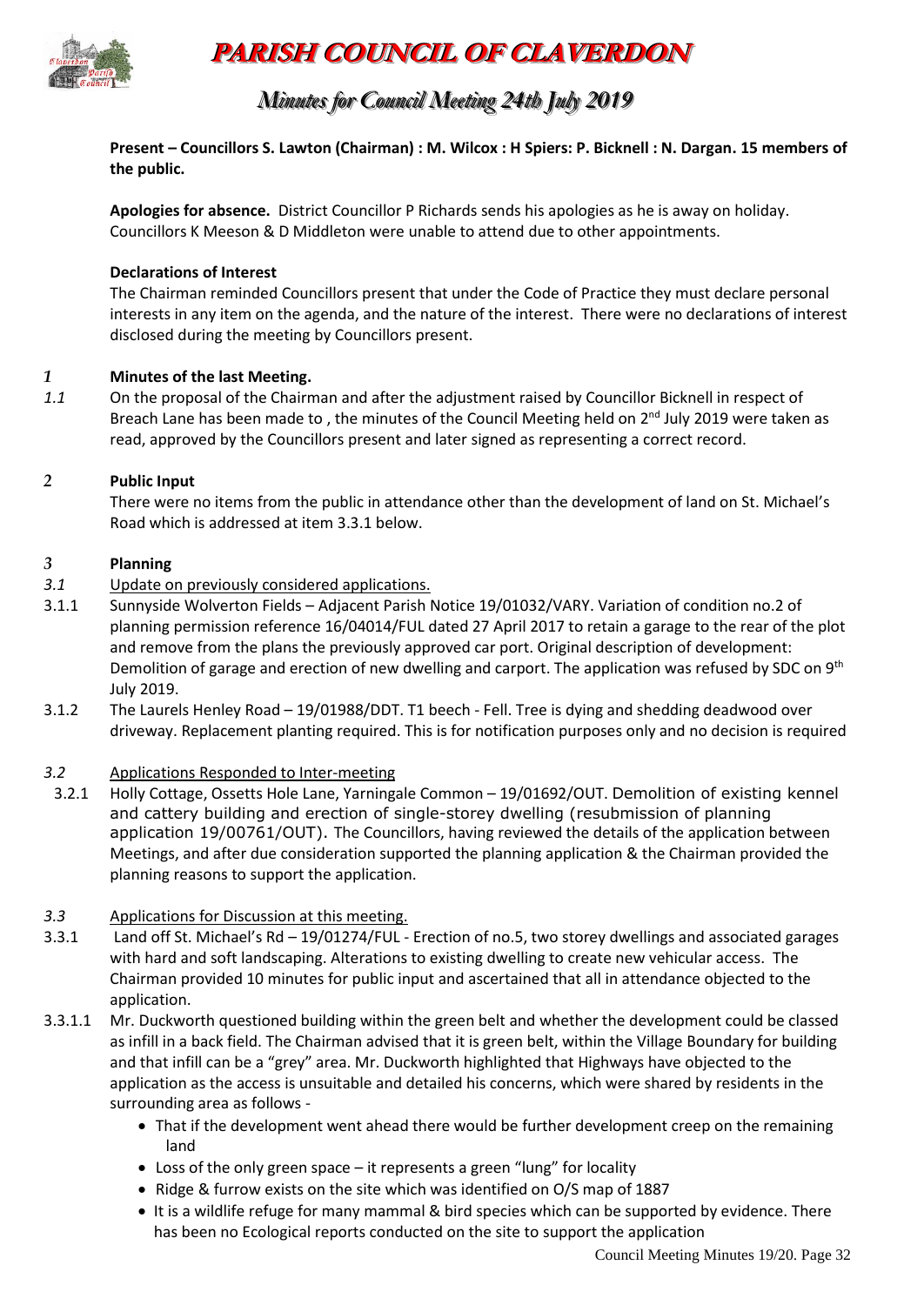- The open aspect was the reason many moved to Claverdon and the development will represent a loss of amenity to those surrounding the plot.
- The area will change to a quasi-urban environment
- Not all the hedges and trees identified on the application are within the gift of Home Farm to dictate what should happen to them.
- The proposed buildings will have balconies which look direct into the gardens of residents and so they will be permanently overlooked.
- The increase in noise from residents, traffic and service vehicles will be unacceptable.
- 3.3.1.2 Residents of Churchfield Close questioned the legality of the boundary of No10 St Michael's Road. The Chairman agreed with the observation and was astonished that they were not knocking down No10 to make the access.
- 3.3.1.3 Mr. Pratt at no12 advised that the bottom of his garden is owned by No10, and that this was the last vestige of Glebe Land where the wildlife was prolific. In addition, the 2017 Housing Needs Survey did not identify a need for these houses. The tree cover would not provide all year-round cover from being overlooked by these houses.
- 3.3.1.4 The resident of The Hollies on Park Drive would have the service road & turning circle at the end of their garden and were very concerned about the increased traffic, noise and vermin from the development. With the buildings being 3 storeys, they objected on the grounds of over development of the site.
- 3.3.1.5 Residents felt that the Planners should have insisted on Ecology Surveys being done and a Biodiversity impact assessment before sending the plans to the Parish Council for consideration. The Chairman agreed that Planners should not have validated the plans without these surveys.
- 3.3.1.6 The Chairman invited comments from Councillors Councillor Bicknell agreed that the application was over development of the site Councillor Dargan recommended that there should be robust objection on all the areas, infill, ecology, biodiversity, amenity etc. and not just the unviable access as this could be easily remedied.
- 3.3.1.7 Councillor Wilcox felt that the application was an "Aunt Sally" to test the system and local response.
- 3.3.1.8 The Chairman concluded that the Neighbourhood Plan had identified a need for 30-35 houses and that these had already been identified through to 2031. The Councillors present objected to the planning application & the Chairman advised that he was prepared to go before Committee to support the objections raised to the proposed development.
- 3.3.2 Cordison Fields Yarningale Lane 19/01096/FUL. Proposed change of use of domestic residential garage to Class B1(a) office for registered charitable trust and ground and first floor extension and external alterations. After due consideration of the plans, the Councillors objected to the application on the grounds of it being an unacceptable intrusion into the green belt.

#### *3.4* Other Planning Issues

3.4.1 Reddinghurst Livestock Yard – 19/00931/VARY. Variation of condition on 17/01320/FUL to replace proposed air source heat pumps with ground source heat pumps (condition 9: air source heat pumps) relating to Proposed basements to Plots 2 and 3 only, no changes to Plots 1 and 4. (Wider revised scheme for erection of four dwellings and change of use of land for equestrian purposes approved under application 16/03903/FUL). Councillors considered the Planning Notification Amended Details and noted that there is still no viable proposal to reinstate the equestrian paddock. The Chairman noted that was no problem, in principle, with the revised proposals to protect the neighbouring property should ground source heat pumps be installed but asked Councillors whether objection should be maintained in the absence of plans to address the equestrian paddock. Councillors Spiers & Bicknell along with the Chairman supported maintaining the objection to the planning application in the absence of anything to resolve to the satisfaction of all parties, the reinstatement of the equestrian paddock levels.

#### *4* **Neighbourhood Plan**

*4.1* Stratford on Avon District Council have confirmed that they now have the Referendum Version of the Claverdon Neighbourhood Plan and will advise the date for the referendum shortly.

#### *5* **Recreation Field**

*5.1* Sport England – Consideration of the Projects Contacts Form & the appointment of Peter Van Plew MRICS as the M&E Contact and approval of costs to complete of £925 ex vat. Councillors, after due consideration approved the appointment & costs to complete of £925.00 plus VAT.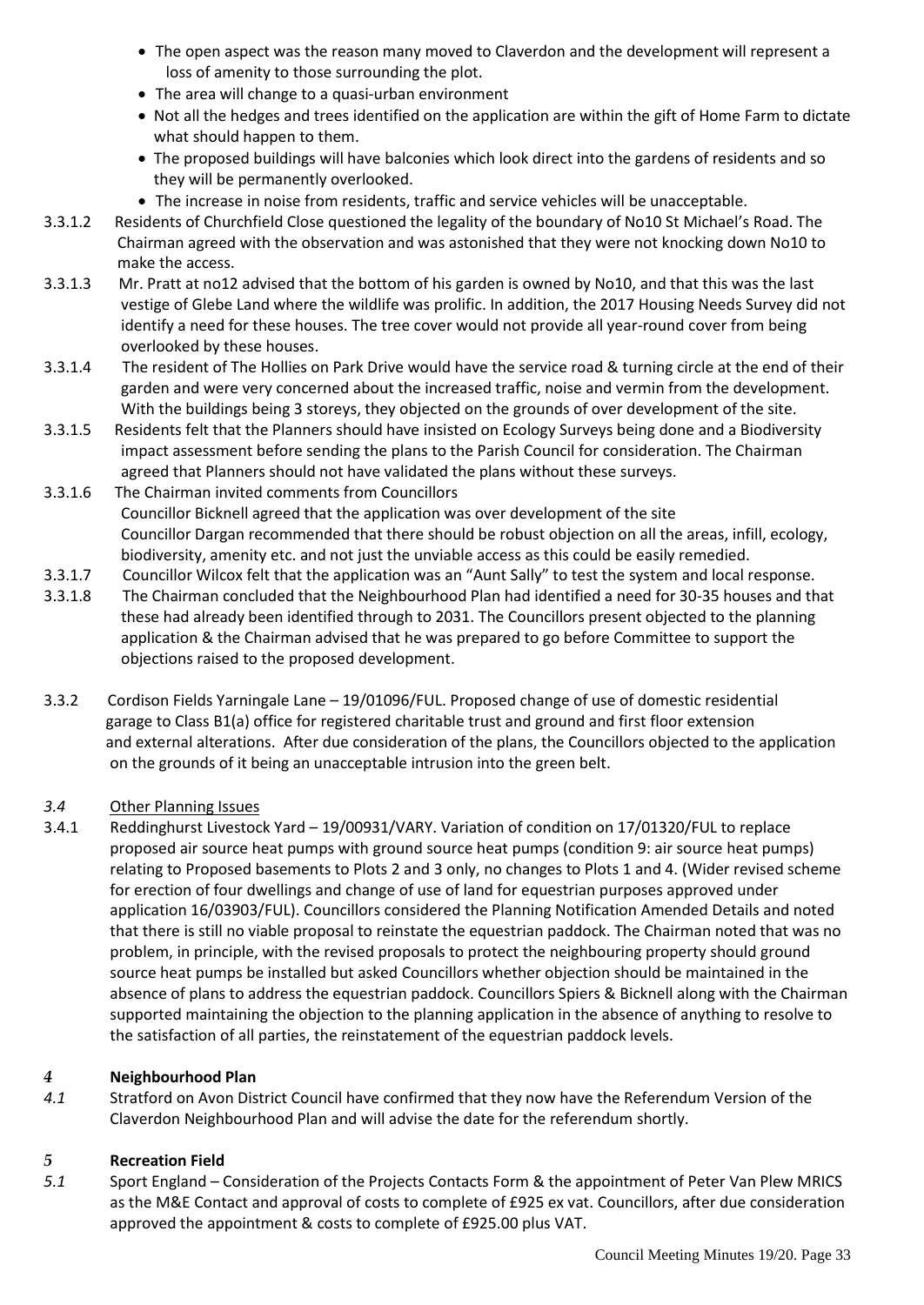- *5.2* Sport England Councillors considered the Tender Report Forms already circulated and the Chairman asked for approval to award the contract for the extension & refurbishment to DCE Construction Ltd. Councillors Bicknell, Spiers & Dargan agreed with the appointment of DCE Construction Ltd, to extend and refurbish the pavilion based on a fixed price quote. The Chairman advised that he will project manage the extension & refurbishment of the pavilion.
- *5.3* The Chairman expressed his personal disappointment over the lack of support from the sports clubs in ensuring that all items were removed from around the pavilion along with the internal carpet tiles which could have delayed the start of the works. The Clerk highlighted that Matt Parker had been very helpful.

#### *6* **Dorothea Mitchell Hall**

- *6.1* Notice Board installation. In the absence of any other quotes being provided, the Clerk requested Councillors to reconsider the quotes already provided so that the matter could be progressed. Councillors present approved the quote for installation of £600 and instructed the Clerk to progress the matter.
- *6.2* Councillor Spiers advised that the Trustees had noted the comments made by residents at the last Parish Council Meeting over the state of the car park and this was being addressed.

#### *7* **General Other matters & Any Other Business.**

*7.1* Consideration of the draft response to the owners of the Homestead circulated to Councillors. After consideration it was decided that the Chairman would speak directly to Mr. Young as the matter was solely about repairing the holes at the access.

#### *8* **Post Received – subject to updating prior to the Meeting**

#### **Meeting 24 July 2019 - Correspondence**

#### **8.01 Alcester Police North SNT. Latest Weekly Report. 6th July 2019**

Vehicle Crime. Church Road, Claverdon. Land rover stolen from front of premises. 3.30pm Wednesday 3<sup>rd</sup> July. 0220 03/07/2019

#### **8.02 John Crossling - WALC**

The government have announced 8 May 2020 as a Bank Holiday to ensure as many people as possible can celebrate the 75th Anniversary of VE Day. The email provides a link as to how to get involved with VE Day celebrations.

#### **8.03 Alcester Police North SNT. Latest Weekly Report. 14th July 2019**

Theft. Norton Lindsey. Offenders have driven onto private land and have gained access to a barn. Three Saddles and various power tools have then been stolen. It is thought the offenders left in a Silver Renault Clio. 1am Wednesday 10<sup>th</sup> July.

Suspicious Circumstances. Ossetts Hole Lane, Yarningale Common. A man has gone onto private property where horses are and has offered to buy the horses. Caller concerned that the man was up to no good. The man drove off in a Blue and Silver Ford Ranger with a registration number ending in 'WPY'. Full details passed to police. 11.45am Thursday 11<sup>th</sup> July.